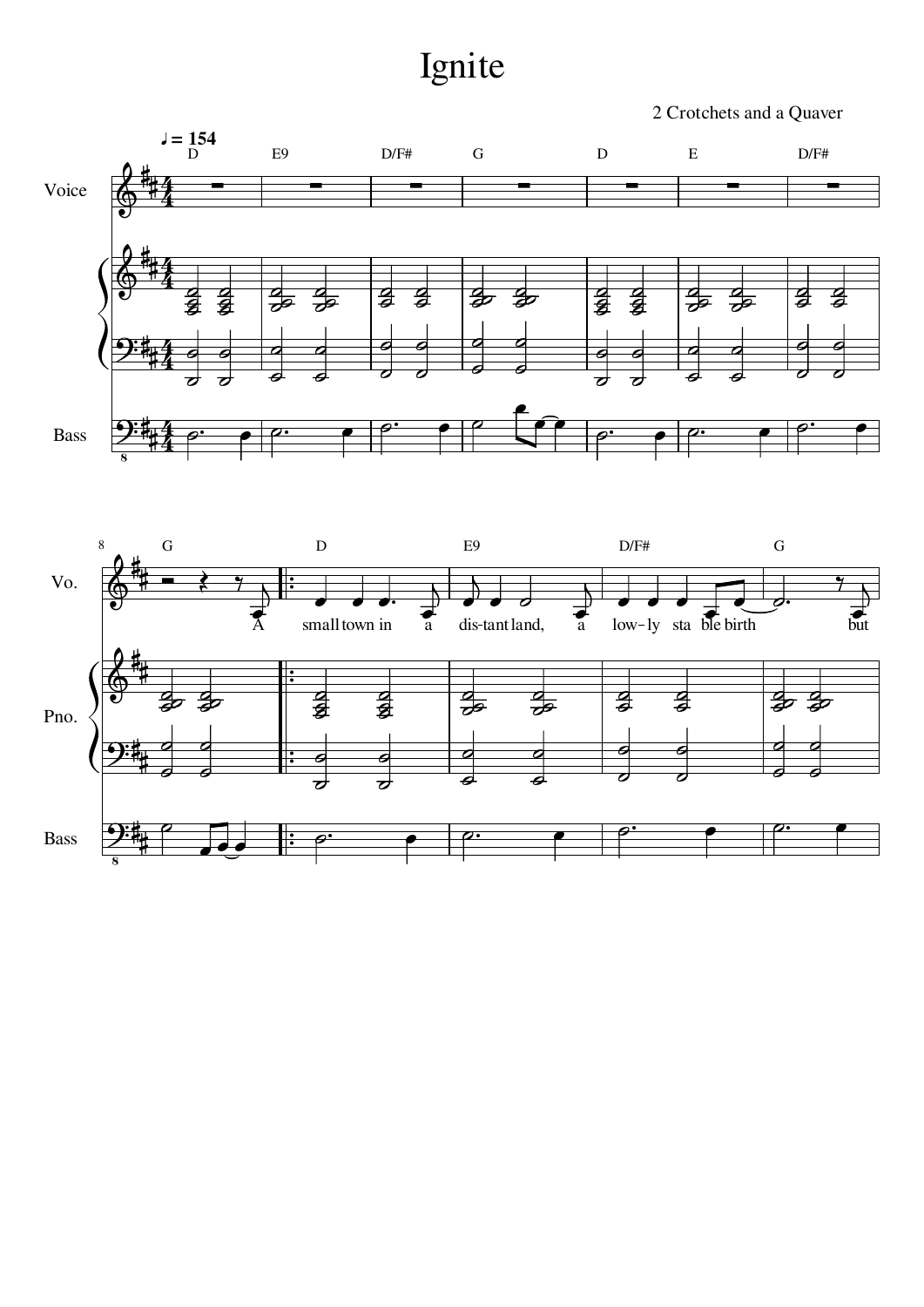



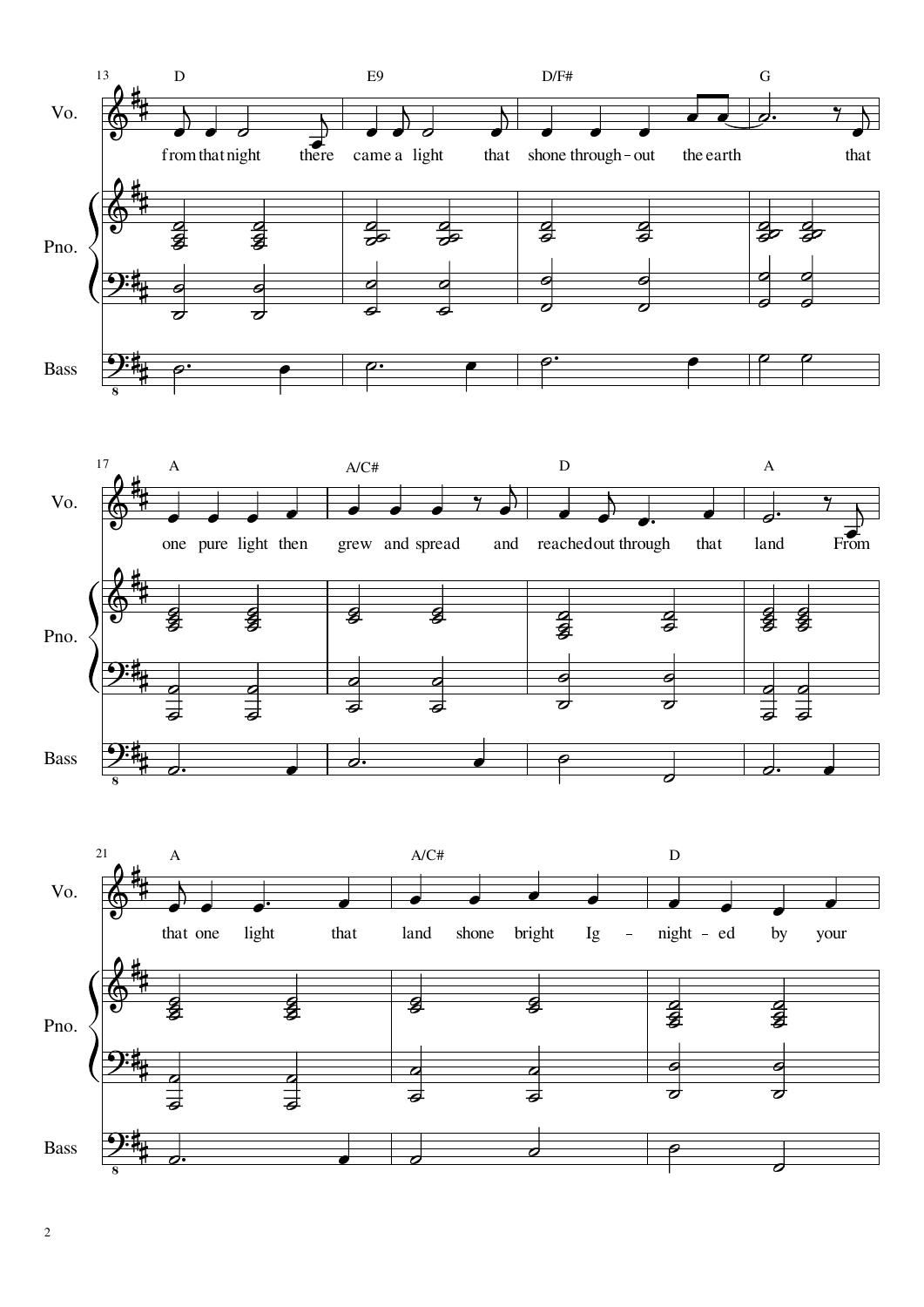Chorus







3